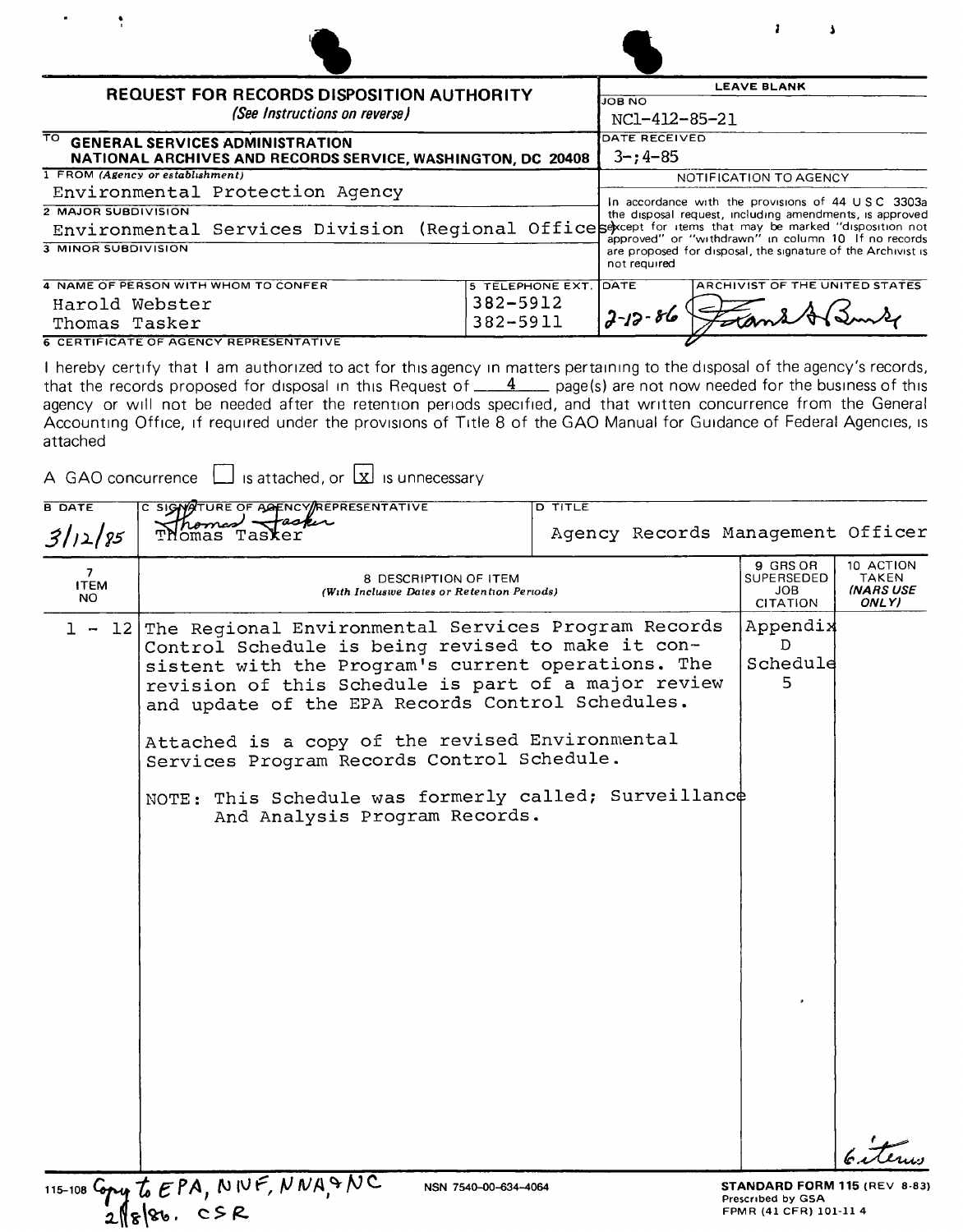|               | U.S. ENVIRONMENTAL PROTECTION AGENCY-RECORDS CONTROL SCHEDULES                                                                                                                                                                                                                                                                                                                                            |                                                                                                                                                                                                                    | SCHED NO |
|---------------|-----------------------------------------------------------------------------------------------------------------------------------------------------------------------------------------------------------------------------------------------------------------------------------------------------------------------------------------------------------------------------------------------------------|--------------------------------------------------------------------------------------------------------------------------------------------------------------------------------------------------------------------|----------|
|               | TITLE OF SCHEDULE<br>ENVIRONMENTAL SERVICES PROGRAM RECORDS                                                                                                                                                                                                                                                                                                                                               | COVERAGE OF SCHEDULE<br>REGIONAL OFFICES                                                                                                                                                                           |          |
| ITEM          | NAME AND DESCRIPTION OF RECORD/FILE                                                                                                                                                                                                                                                                                                                                                                       | <b>RETENTION PERIOD AND DISPOSITION</b>                                                                                                                                                                            |          |
| 1.            | Stationary Source Compliance File. Includes stationary<br>source inspection reports showing measurements of emissions,<br>type of equipment installed, efficiency of control equipment<br>operation, and other information used to determine compli-<br>ance with air pollution regulations. Reports prepared by<br>field inspectors and transmitted to enforcement prograj for<br>possible legal action. | Retain 5 years.<br><b>Retention:</b><br>Disposition: Break file at end of each year.<br>Keep in office 5 years, then destroy.                                                                                      |          |
| 2.            | State and Local Agency Monitoring File. Includes records<br>used to monitor State and local air pollution programs.<br>Records consist of quality assurance reports of State and<br>local ambient monitoring networks, staff reviews and com-<br>ments on Section 105 grant applications, and audit reports<br>showing performance of the agencies.                                                       | Retention: Permanent.<br>Disposition: Break file at end of each year.<br>Keep in office 5 years, then transfer to the FRC.<br>Keep in FRC 15 years, then offer to the Regional<br>Archives.                        |          |
| 3.1           | Citizen Complaints File. Includes copies of complaints and                                                                                                                                                                                                                                                                                                                                                | Retention: Retain 3 years.                                                                                                                                                                                         |          |
|               | inquiries from citizens on various pollution problems and<br>copies of replies.                                                                                                                                                                                                                                                                                                                           | Disposition: Break file at end of each year. Keep<br>in office 3 years, then destroy.                                                                                                                              |          |
| ا ر د         | Standards and Regulations Review and Comment File. Includes<br>Tuples of standards and regulations sent from Headquarters                                                                                                                                                                                                                                                                                 | Retention: Retain 2 years.                                                                                                                                                                                         |          |
|               | programs for review and comment by regional office.                                                                                                                                                                                                                                                                                                                                                       | Break file upon completion of review<br>Disposition:<br>and comment. Keep in office 2 years, then destroy.                                                                                                         |          |
| 5.1           | Oil and Hazardous Materials Facility Files. Includes<br>records resulting from investigations of oil and other<br>hazardous materials spills and records related to spill<br>prevent ion program.                                                                                                                                                                                                         |                                                                                                                                                                                                                    |          |
|               | a. Spill Investigation and SPCC Compliance Inspection<br>Reports. Records consist of spill reports and supporting<br>papers showing case history of spills. Used in ouvil or<br>criminal actions against spiller. Also, includes SPCC plan<br>compliance inspection reports, time extension requests, and<br>other related records.                                                                       | Retention: Retain 5 years.<br>Disposition: Break file at end of each year or<br>upon termination of case, whichever is applicable.<br>Reep i office 1 year, then transfer to the FRC.<br>Destroy when 5 years old. |          |
| $\mathcal{L}$ | b. SPCC Facility Plans. Records detailing spill prevention Retention: Retain 5 years.<br>program of facilities, submitted to regional offices as re-<br>quired by regulations. Includes plans and amendments pres-<br>cribed by the Regional Administrator.                                                                                                                                               | Disposition: Break file upon completion of amend-<br>ment implementation or end of year. Keep in office<br>5 years, then destroy.                                                                                  |          |
|               |                                                                                                                                                                                                                                                                                                                                                                                                           |                                                                                                                                                                                                                    |          |

Comment of the Comment

 $\label{eq:2.1} \left\langle \mathcal{L}_{\mathcal{N}}\right\rangle =\frac{1}{\sqrt{2\pi}}\sum_{\mathcal{N}\in\mathcal{N}}\left\langle \mathcal{L}_{\mathcal{N}}\right\rangle$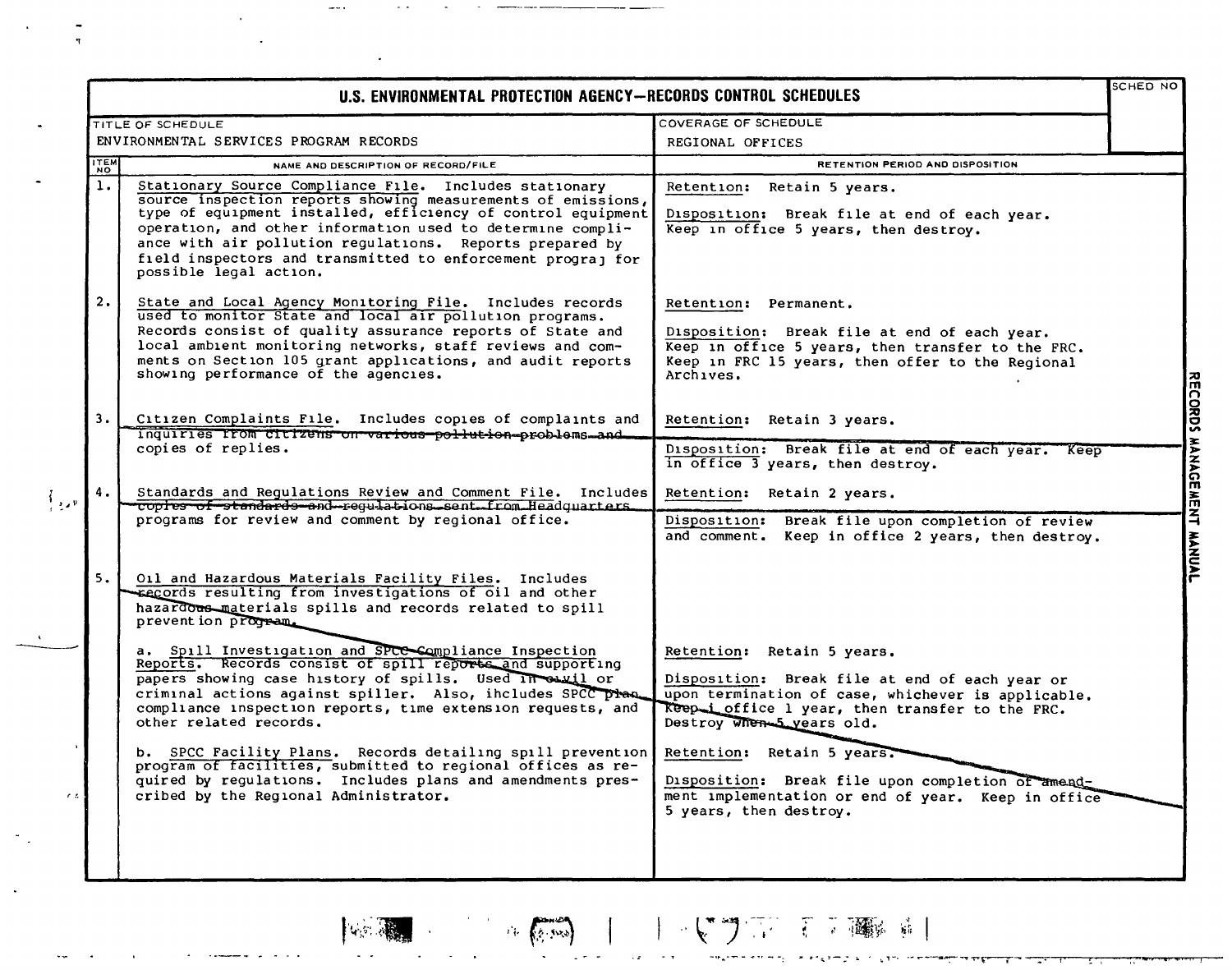| <b>TITLE OF SCHEDULE</b><br>ENVIRONMENTAL SERVICES PROGRAM RECORDS<br>NAME AND DESCRIPTION OF RECORD/FILE<br>NPDES Compliance Monitoring File. Includes inspection<br>reports used to determine compliance with pollution dis-<br>charge perits issued under the National Pollution Discharge<br>Elimination System (NPDES). Reports forwarded to Enforce-<br>ment program for legal action if necessary. Field offices<br>maintain copy plus supporting papers including lab analysis<br>records, field log books, calculation notes, permit informa-<br>tion, and other records. | COVERAGE OF SCHEDULE<br>REGIONAL OFFICES<br>RETENTION PERIOD AND DISPOSITION<br>Retention: Retain current plus 10 years.<br>Disposition: Break file each year. Keep in office<br>5 years, then transfer to the FRC. Destroy when<br>10 years old. |  |
|------------------------------------------------------------------------------------------------------------------------------------------------------------------------------------------------------------------------------------------------------------------------------------------------------------------------------------------------------------------------------------------------------------------------------------------------------------------------------------------------------------------------------------------------------------------------------------|---------------------------------------------------------------------------------------------------------------------------------------------------------------------------------------------------------------------------------------------------|--|
|                                                                                                                                                                                                                                                                                                                                                                                                                                                                                                                                                                                    |                                                                                                                                                                                                                                                   |  |
|                                                                                                                                                                                                                                                                                                                                                                                                                                                                                                                                                                                    |                                                                                                                                                                                                                                                   |  |
|                                                                                                                                                                                                                                                                                                                                                                                                                                                                                                                                                                                    |                                                                                                                                                                                                                                                   |  |
|                                                                                                                                                                                                                                                                                                                                                                                                                                                                                                                                                                                    |                                                                                                                                                                                                                                                   |  |
| RCRA Compliance Monitoring File. Includes inspection re-<br>ports used to determine compliance with perits issued to<br>facilities that treat, store, or dispose of hazardous<br>wastes. Reports forwarded to Enforcement program for legal<br>action if necessary. Field offices maintain report copy plus<br>supporting papers including lab analysis records, field log<br>books, calculation notes, permit information, and other<br>records.                                                                                                                                  | Retention: Retain current plus 5 years.<br>Disposition: Break file each year. Keep in office<br>5 years, then destroy.                                                                                                                            |  |
| Water Quality Stream File. Includes survey inspection re-<br>ports on water quality of streams and rivers. Data is used<br>to calculate effluent waste load allocations by water plan-<br>ning staff. Field offices maintain report copy plus suppor-<br>ting papers including lab analysis data, working papers, and<br>other related records.                                                                                                                                                                                                                                    | Retention: Retain 10 years.<br>Disposition: Break file upon completion of survey<br>report. Keep in office 10 years, then destroy.                                                                                                                |  |
| Special Studies File. Documents relating to the development<br>of special studies for all environmental services programs.<br>Includes studies and surveys done in-house as well as those<br>done on contract. Records consist of contractor and grantee<br>proposals, procurement requests, task orders, bid evalua-<br>tion, award notices, payment records, progress reports, and<br>project work papers.                                                                                                                                                                       | Retention: Retain 5 years.<br>Disposition: Break file upon completion of study.<br>Keep in office 5 years, then destroy.                                                                                                                          |  |
| Final Reports Resulting from Special Studies. Includes<br>printed final reports of special studies and surveys for all<br>environmental services programs.                                                                                                                                                                                                                                                                                                                                                                                                                         | Retention:<br>Record Copy. Permanent.<br>$a_{\bullet-}$<br>b.<br>Information Copies. Retain 2 years.                                                                                                                                              |  |
|                                                                                                                                                                                                                                                                                                                                                                                                                                                                                                                                                                                    |                                                                                                                                                                                                                                                   |  |

Julian Command

**CONTRACTOR** 

 $\frac{1}{\sqrt{2}}$ 

**1997**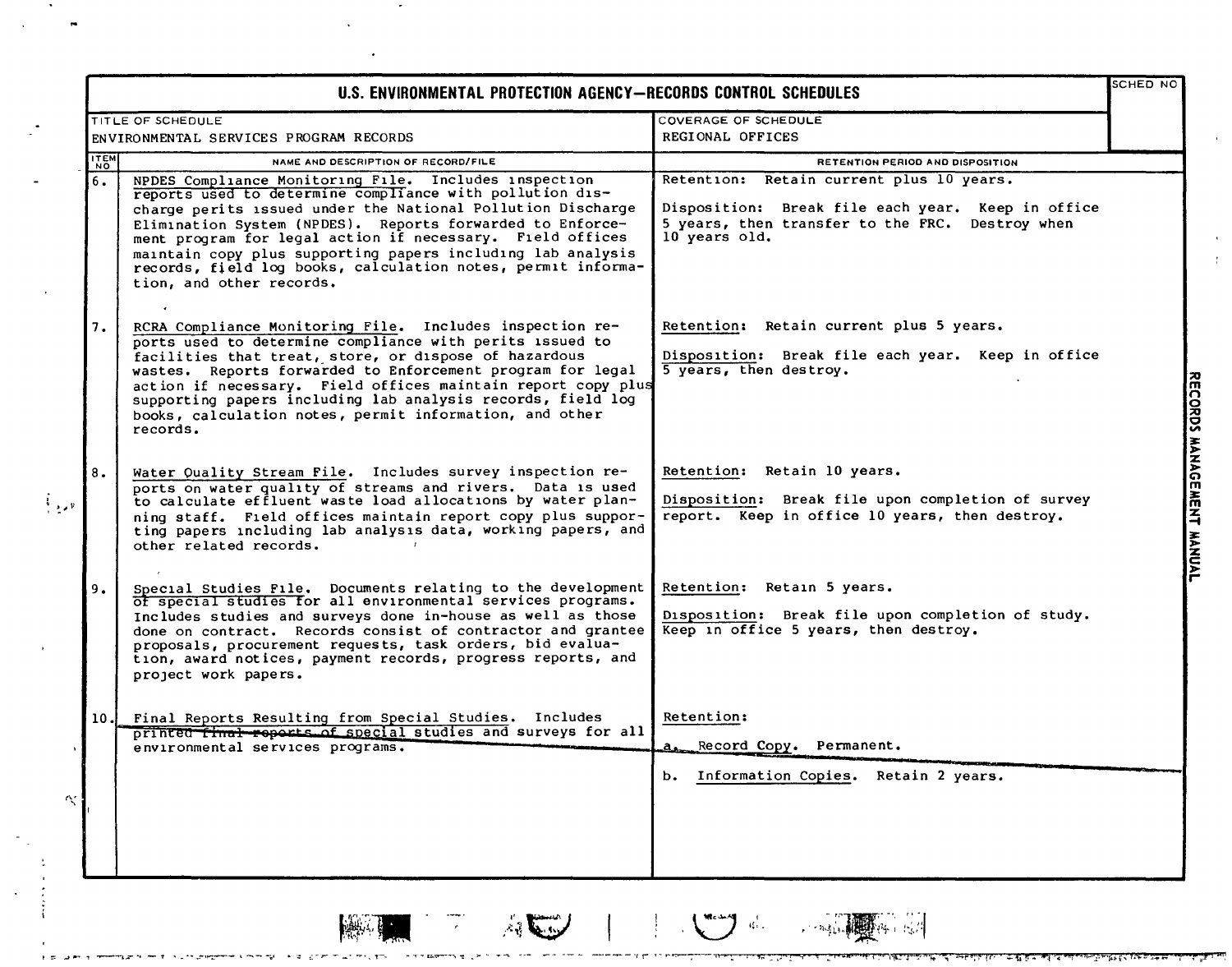|               | U.S. ENVIRONMENTAL PROTECTION AGENCY-RECORDS CONTROL SCHEDULES                                                          |                                                                                                 |  |
|---------------|-------------------------------------------------------------------------------------------------------------------------|-------------------------------------------------------------------------------------------------|--|
|               | TITLE OF SCHEDULE                                                                                                       | COVERAGE OF SCHEDULE                                                                            |  |
|               | ENVIRONMENTAL SERVICES PROGRAM RECORDS                                                                                  | REGIONAL OFFICES                                                                                |  |
| $\frac{1}{2}$ | NAME AND DESCRIPTION OF RECORD/FILE                                                                                     | RETENTION PERIOD AND DISPOSITION                                                                |  |
|               |                                                                                                                         | Disposition:                                                                                    |  |
|               |                                                                                                                         |                                                                                                 |  |
|               |                                                                                                                         | Record Copy. Break file upon completion of<br>study Keep in office 1 year, then transfer to the |  |
|               |                                                                                                                         | FRC. Keep In ERC 20 years, then offer to the                                                    |  |
|               |                                                                                                                         | Regional Archives.                                                                              |  |
|               |                                                                                                                         |                                                                                                 |  |
|               |                                                                                                                         | b. Information Copies. Destroy When 2 years old                                                 |  |
|               |                                                                                                                         | or sooner if no longer needed.                                                                  |  |
|               |                                                                                                                         |                                                                                                 |  |
|               | 11. Program Management Files. Contains records pertaining to                                                            | Retention: Retain 10 years.                                                                     |  |
|               | policy and program development of all environmental ser-                                                                |                                                                                                 |  |
|               | vices programs. Records consist of correspondence and                                                                   | Disposition: Break file at end of 2 years. Keep                                                 |  |
|               | reports relative to policy and programs, interagency acti-<br>vity, research, manpower planning, and other related      | Destroy when 10 years old.                                                                      |  |
|               | materials.                                                                                                              |                                                                                                 |  |
|               |                                                                                                                         |                                                                                                 |  |
|               |                                                                                                                         |                                                                                                 |  |
| 12.           | Natural Disaster Assistance File. Includes records conduc-                                                              | Retention: Retain 5 years.                                                                      |  |
|               | ting damage assessment surveys, as required by Presidential<br>disaster declarations. Records-consist of correspondence | Disposition: Break file upon completion of final                                                |  |
|               | preliminary damage assessments, damage surveys, interim and                                                             | Thspections for all applicants. Keep in office 1                                                |  |
|               | final inspection reports, and other related records.                                                                    | year, then transfer to the FRC. Destroy when Services                                           |  |
|               |                                                                                                                         | years old.                                                                                      |  |
|               |                                                                                                                         |                                                                                                 |  |
|               |                                                                                                                         |                                                                                                 |  |
|               |                                                                                                                         |                                                                                                 |  |
|               |                                                                                                                         |                                                                                                 |  |
|               |                                                                                                                         |                                                                                                 |  |
|               |                                                                                                                         |                                                                                                 |  |
|               |                                                                                                                         |                                                                                                 |  |
|               |                                                                                                                         |                                                                                                 |  |
|               |                                                                                                                         |                                                                                                 |  |
|               |                                                                                                                         |                                                                                                 |  |
|               |                                                                                                                         |                                                                                                 |  |
|               |                                                                                                                         |                                                                                                 |  |
|               |                                                                                                                         |                                                                                                 |  |
|               |                                                                                                                         |                                                                                                 |  |
|               |                                                                                                                         |                                                                                                 |  |
|               |                                                                                                                         |                                                                                                 |  |
|               |                                                                                                                         |                                                                                                 |  |
|               |                                                                                                                         |                                                                                                 |  |
|               |                                                                                                                         |                                                                                                 |  |
|               |                                                                                                                         |                                                                                                 |  |
|               |                                                                                                                         |                                                                                                 |  |
|               | <b>Definition of the Community</b>                                                                                      | $\mathbb{Z}$                                                                                    |  |
|               |                                                                                                                         |                                                                                                 |  |

 $\bullet$ 

بخلقيت

ها باستان الما

من بن

بنيني

التستطي

ta a she

<u>ٹاک اوکٹائلا پاکل اسٹاکا اسٹریٹونٹ اوڈان اسٹریٹ کے مقدمہ میڈیا اور میٹری اسٹریٹ اور اسٹریٹ اسٹریٹ کے ایک ایک ا<br>اسٹریکٹا پاکل اسٹاکا اسٹریٹونٹ اوڈان اسٹریٹ میٹریٹ اور اسٹریٹونٹ اسٹریٹ اسٹریٹ اور اسٹریٹ اسٹریٹ کے ایک ایک ا</u>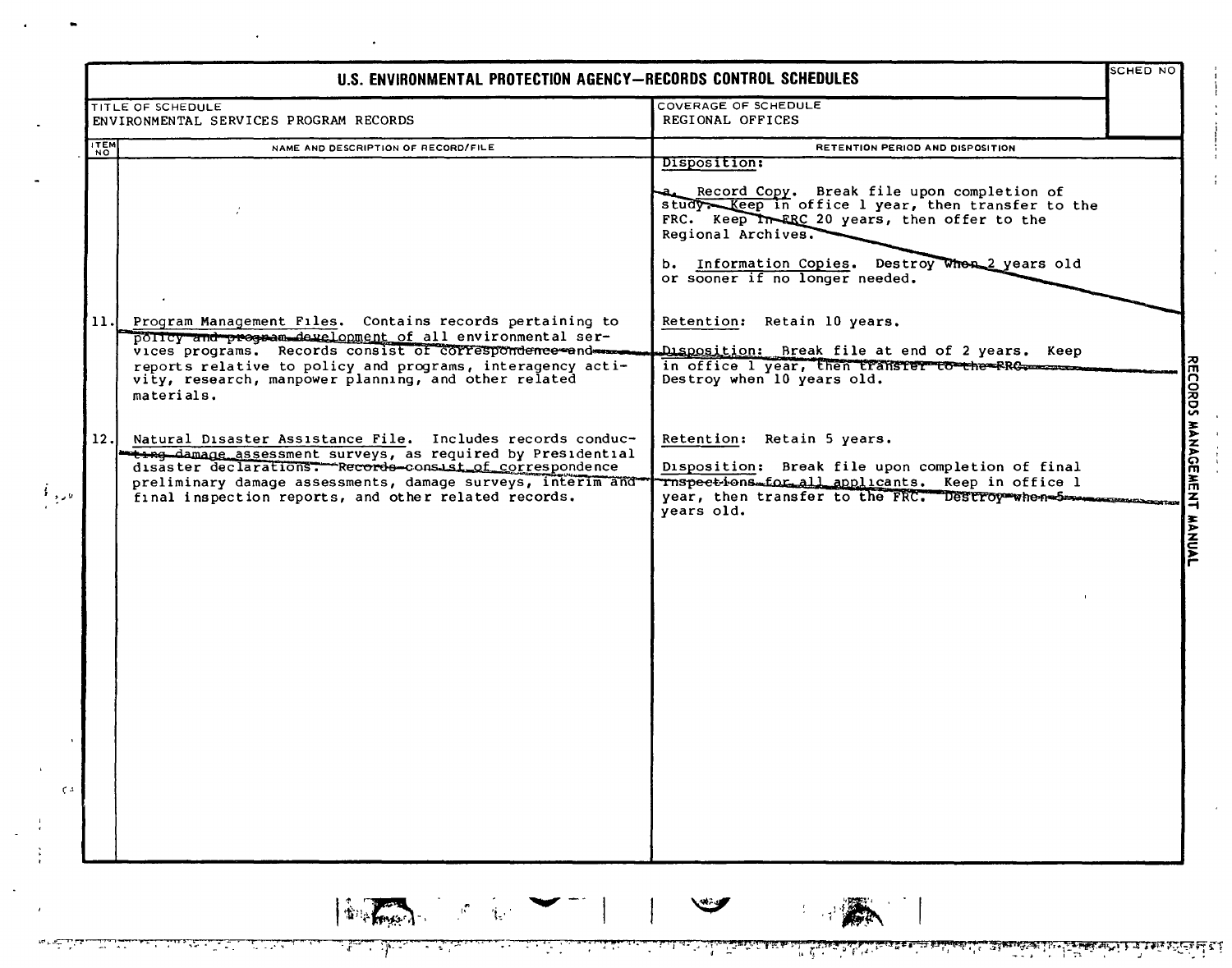## Atch to SF 115 (Revi 1 Item Numbers compared to 'revious Item Numbers,<br>Scheaule Number, and NARS Job Number)

| REVISED<br>Item Numbers   | Item No.           | PREVIOUS<br>Schedule No. | NARS Job No.   |
|---------------------------|--------------------|--------------------------|----------------|
| $1$ .                     | $\mathbf 1$ .      | $D-5$                    | $NCI-412-76-1$ |
| 2.                        | 2.                 |                          | $NCI-412-82-5$ |
| 3.                        | $\boldsymbol{4}$ . |                          | $\epsilon$     |
| 4.                        | 5.                 |                          | $\Lambda$      |
| 5.                        | $6. \,$            |                          |                |
| $\,6$ .                   | 7.                 |                          |                |
| 7.                        | $\pmb{8}$ .        |                          |                |
| $\bf 8$ .                 | 9.                 |                          |                |
| 9.                        | 10.                |                          |                |
| ${\bf n}$ .               | 11.                |                          |                |
| 11.                       | 12.                |                          |                |
| $\mathbf{\mathfrak{L}}$ . | 13.                |                          |                |

Title Of Schedule: Environmental Services Program Records (Regional

<del>ÒTT</del>ices)

 $\mathbf{v}$ 

 $\bar{z}$